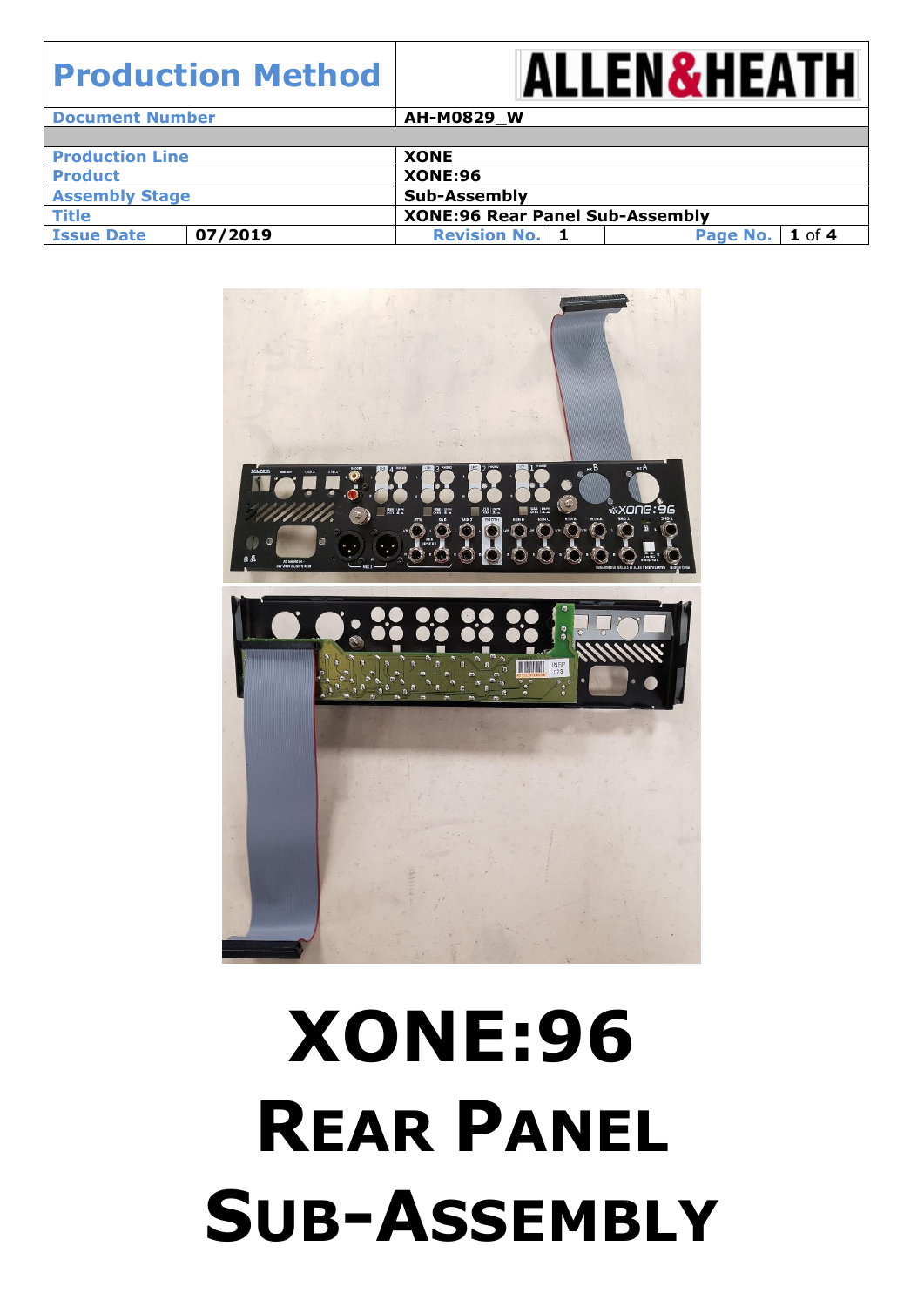

**Document Number AH-M0829\_W Production Line XONE Product XONE:96 Assembly Stage Sub-Assembly Title XONE:96** Rear Panel Sub-Assembly<br> **Example 1** Issue Date **1** 07/2019 **Revision No. 1** Pa **Issue Date 07/2019 Revision No. 1 Page No. 2** of **4**

#### **A. Equipment & Tools List:**

|      | Description                      |
|------|----------------------------------|
|      | T8 Torx Screwdriver              |
| ii.  | 11mm deep hex socket screwdriver |
| iii. | 9mm hex socket screwdriver       |

#### **B. Parts List:**

|    | <b>A&amp;H P/N</b> | Description                      | <u>Qty</u>    |
|----|--------------------|----------------------------------|---------------|
| a. | AA11223            | XONE: 96 rear panel              |               |
| b. | AL8106             | <b>TERMINAL POST EARTH (iii)</b> | $\mathcal{L}$ |
| c. | AJ11370            | PUSH BTN TALL WH 15X5            |               |
| d. | 004-970X           | PCBA XONE: 96 CONNECTOR          |               |
| e. | AB7422             | 2.7X9 AB TORX BK UH (i)          | 5             |
| f. | <b>NUTS</b>        | Jack Socket Nuts (ii)            | 20            |

#### **C. Update Information Notes:**

| N<br>n. |
|---------|
|---------|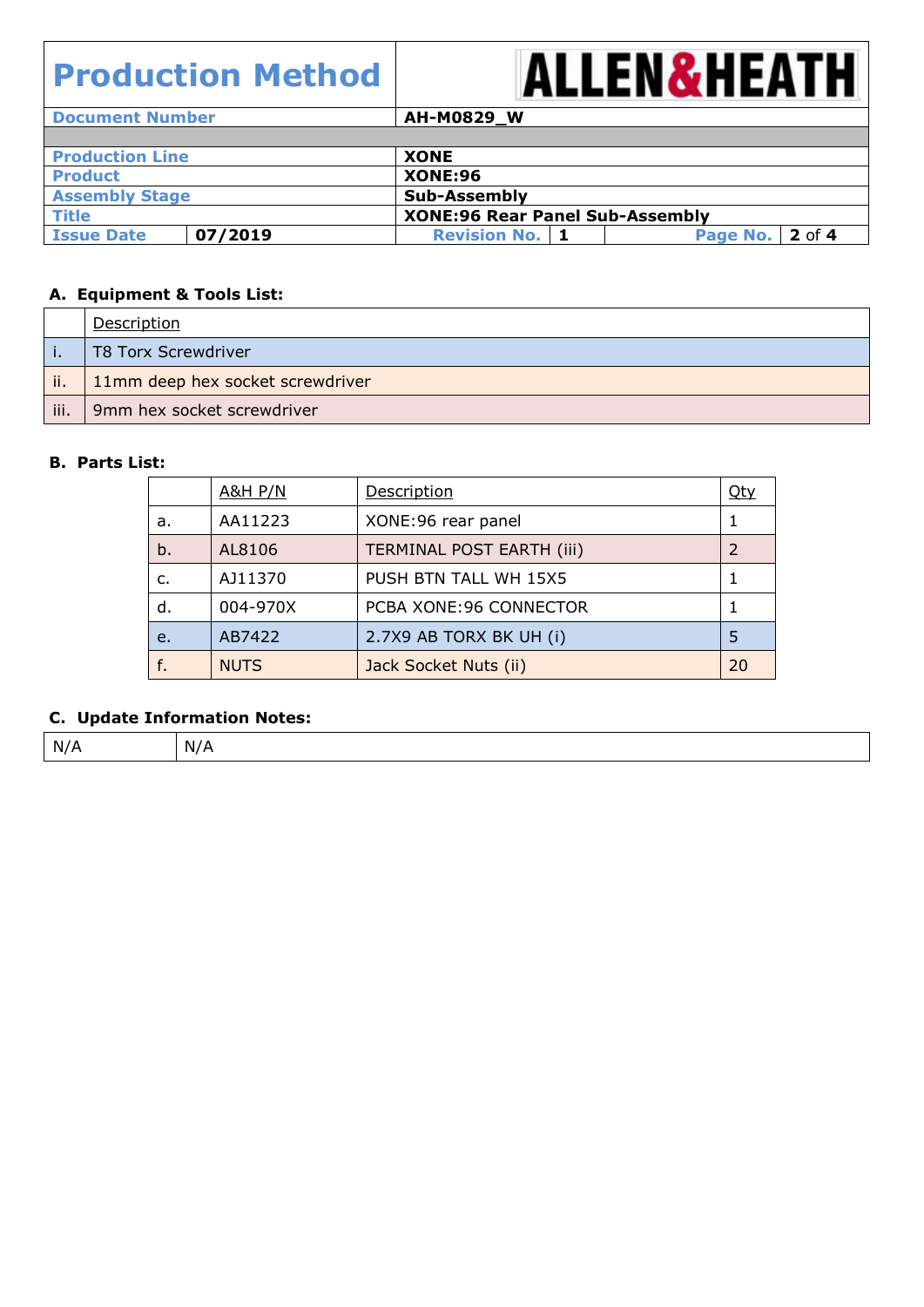

| <b>Document Number</b> |         | AH-M0829_W                             |                 |  |
|------------------------|---------|----------------------------------------|-----------------|--|
|                        |         |                                        |                 |  |
| <b>Production Line</b> |         | <b>XONE</b>                            |                 |  |
| <b>Product</b>         |         | <b>XONE:96</b>                         |                 |  |
| <b>Assembly Stage</b>  |         | Sub-Assembly                           |                 |  |
| <b>Title</b>           |         | <b>XONE:96 Rear Panel Sub-Assembly</b> |                 |  |
| <b>Issue Date</b>      | 07/2019 | <b>Revision No.   1</b>                | Page No. 3 of 4 |  |

#### **D. Assembly Instructions:**

| 1              | Pick 1 off XONE:96 rear panel [AA11223] and check for any defects on the metalwork and artwork.                                                                                                                                                                                                                                                                                                                                                                                                                                                                                                                                                                                                                                                                                                                                                                                                                                                                                                           |
|----------------|-----------------------------------------------------------------------------------------------------------------------------------------------------------------------------------------------------------------------------------------------------------------------------------------------------------------------------------------------------------------------------------------------------------------------------------------------------------------------------------------------------------------------------------------------------------------------------------------------------------------------------------------------------------------------------------------------------------------------------------------------------------------------------------------------------------------------------------------------------------------------------------------------------------------------------------------------------------------------------------------------------------|
|                | $_{\rm MIC}$ $\rm B$<br>MICA<br>RECORD<br>PHONO<br><b>X:LINKG</b><br>USB <sub>2</sub><br>USB <sub>1</sub><br>MIDI OUT<br>C<br>*XOI<br>96<br>USB   LN:PH<br>CH <sub>1/2</sub>   M.<br>P<br>USB   LN:PH<br>CH3/4   EL<br>USB $\vert$ LN:PH<br>CH 7/8<br>USB   LN:PH<br>CH 5/6   EL _<br><b>SND1</b><br><b>RTNB</b><br><b>RTNA</b><br><b>SND 2</b><br><b>RTN C</b><br><b>BOOTH</b><br><b>RTND</b><br>SND<br>MIX <sub>2</sub><br><b>RTN</b><br>俭<br>${\sf L}/{\sf M}$<br>L/M<br>MIX<br>INSERT<br>$\bullet$<br><b>TN A/SND</b><br>해야<br><b>AC MAINS IN</b><br>ENGINEERED IN ENGLAND BY ALLEN & HEATH LIMITED<br><b>MADE IN CHINA</b><br>MIX <sub>1</sub><br>100-240V 50/60Hz 45W                                                                                                                                                                                                                                                                                                                               |
| $\overline{2}$ | Pick 2 off TERMINAL POST EARTH [AL8106] and fit securely to the rear panel; the 2 washers and 2<br>nuts are mounted on the inside and the head bolt on the outside of the rear panel.                                                                                                                                                                                                                                                                                                                                                                                                                                                                                                                                                                                                                                                                                                                                                                                                                     |
|                | G                                                                                                                                                                                                                                                                                                                                                                                                                                                                                                                                                                                                                                                                                                                                                                                                                                                                                                                                                                                                         |
|                | RECORD<br>3 PHONO<br>PHONO<br>LINE<br>LINE<br>LINE<br>LINE<br>$\mathcal{D}$<br>PHONO<br>PHONC<br>$\overline{A}$<br>MSE<br><b>X:LINKG</b><br>$MIC$ A<br>USB <sub>2</sub><br>USB <sub>1</sub><br>O)<br>R<br>O)<br>USB $\left \begin{array}{c} \text{LIEPH} \\ \text{CH 7/8} \end{array}\right $<br>USB $\left \begin{array}{c} \text{USPH} \\ \text{CH1/2} \end{array}\right $ . Hence<br><b>*XONE: 96</b><br>$\begin{array}{c c c} \textbf{USE} & \textbf{LNEPH} \\ \textbf{CH5/6} & \textbf{HL} & \textbf{m} \end{array}$<br>USB   LN:PH<br>CH 3/4   JL<br><b>RTNA</b><br>SND <sub>2</sub><br><b>RTN</b><br>SND<br>MIX <sub>2</sub><br><b>RTND</b><br><b>RTN C</b><br><b>SND1</b><br><b>BOOTH</b><br><b>DOM:N</b><br>6 ↓<br>$L/M$<br>L/M<br>L/M<br>L/M<br>L/M<br>τ<br>п<br>MIX<br>INSERT<br>$\bullet$<br>C<br>Line/Hiz R<br>RTN A/SND 1<br>R<br>R<br>$\frac{a}{\alpha}$<br>R<br>AC MAINS IN ~<br>100-240V 50/60Hz 45W<br>MIX <sub>1</sub><br>ENGINEERED IN ENGLAND BY ALLEN & HEATH LIMITED MADE IN CHINA |